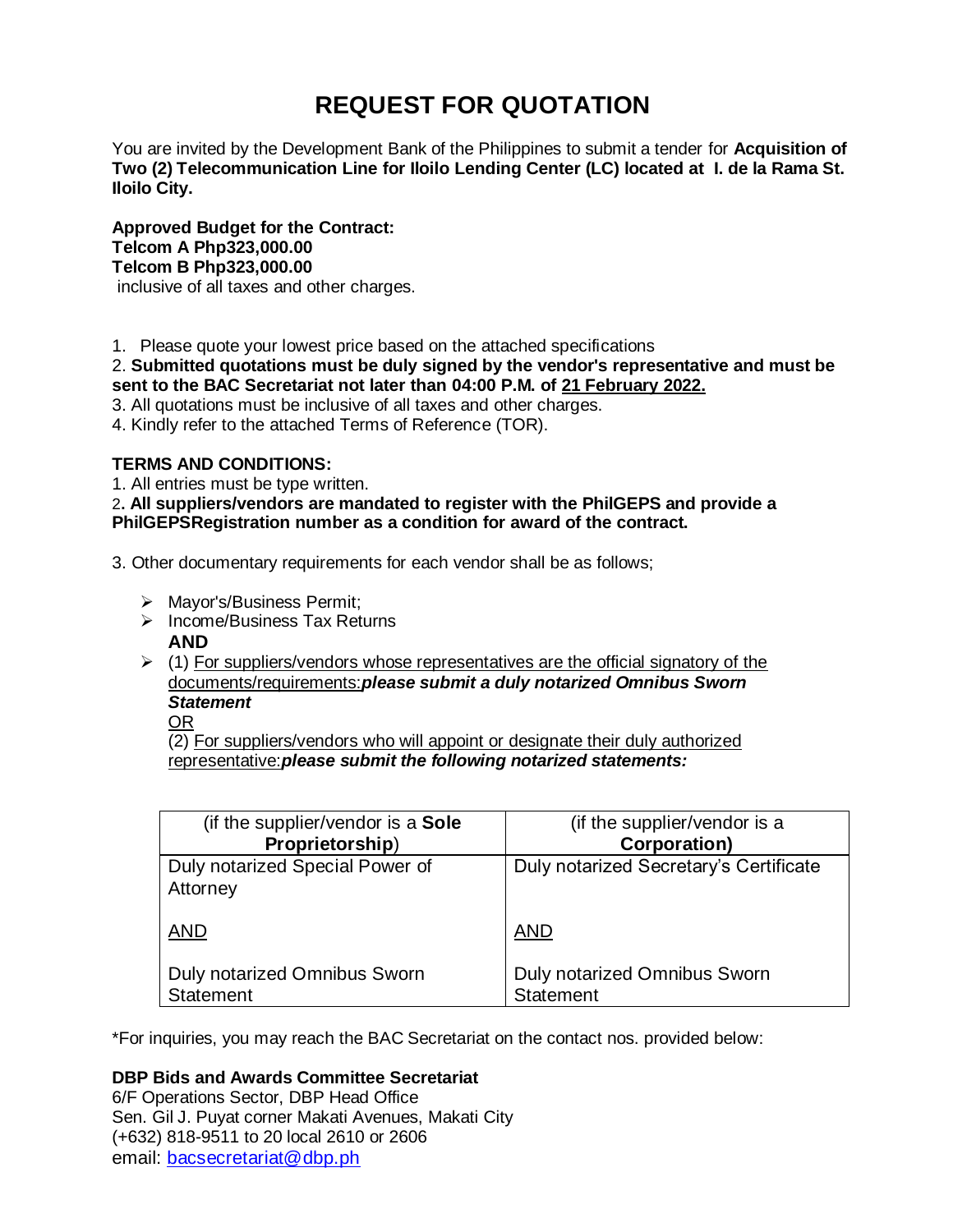#### Anney A

Page 1 of 4

## ACQUISITION OF NEW, ADDITIONAL AND/OR REPLACEMENT TELECOMMUNICATION LINE/CONNECTIVITY SERVICE FOR THE DEVELOPMENT BANK OF THE PHILIPPINES (DBP)-**ILOILO LENDING CENTER**

#### APPROVED BUDGET FOR THE CONTRACT: Telco A: Php 323,000 Telco B: Php 323,000

## **TECHNICAL SPECIFICATIONS**

#### A. BACKGROUND

 $\omega$  .

The telecommunication connectivity service (line) is for the connection of DBP online systems, services and facilities in any of the following DBP remote sites:

- A.1. Branch Office, including:
	- A.1.a. Lending Center
	- A.1.b. Cash Center
	- A.1.c. Branch-Lite Unit
- A.2. Automated Teller Machine (ATM)

## **B. OBJECTIVE**

To acquire stable, reliable and secure telecommunication connectivity/line service to link DBP remote sites to the Head Office from an authorized and qualified telecommunication service provider (Telco).

#### C. COVERAGE OF THE CONTRACT

The contract will be for a one (1) year period starting from date of acceptance of service with the option for automatic renewal.

#### D. MINIMUM SPECIFICATIONS

- D.1. Connectivity/Line Service Availability
	- > The minimum availability of service is 99.6%.
- D.2. Connectivity/Line Specifications
- D.2.a. Branch Office  $\triangledown$ 
	- D.2.a.i. Wired MPLS/VPN, Radio Last Mile or VSAT connection with minimum of 2 Mbps bandwidth
	- D.2.a.ii. Must be Ku Band or C Band for the VSAT
	- D.2.a.iii. Inclusive network equipment, such as router and or router/modem, must not be on End-of-Life/End-of-Support status within the contract period
	- D.2.a.iv. Router must support GRE/mGRE tunneling and IP Security (ex. dynamic VPN) and SNMP
	- D.2.a.v. DBP shall have the full access of the router
	- D.2.a.vi. Provide near real time and historical link monitoring

D.2.b. ATM - Wired п

- D.2.b.i. VPN connection at least 128 Kbps via MPLS
- D.2.b.ii. Inclusive network equipment, such as router and or router/modem, must not be on End-of-Life/End-of-Support status within the contract period
- D.2.b.iii. Support GRE tunneling and SNMP
- D.2.b.iv. Provide near real time and historical link monitoring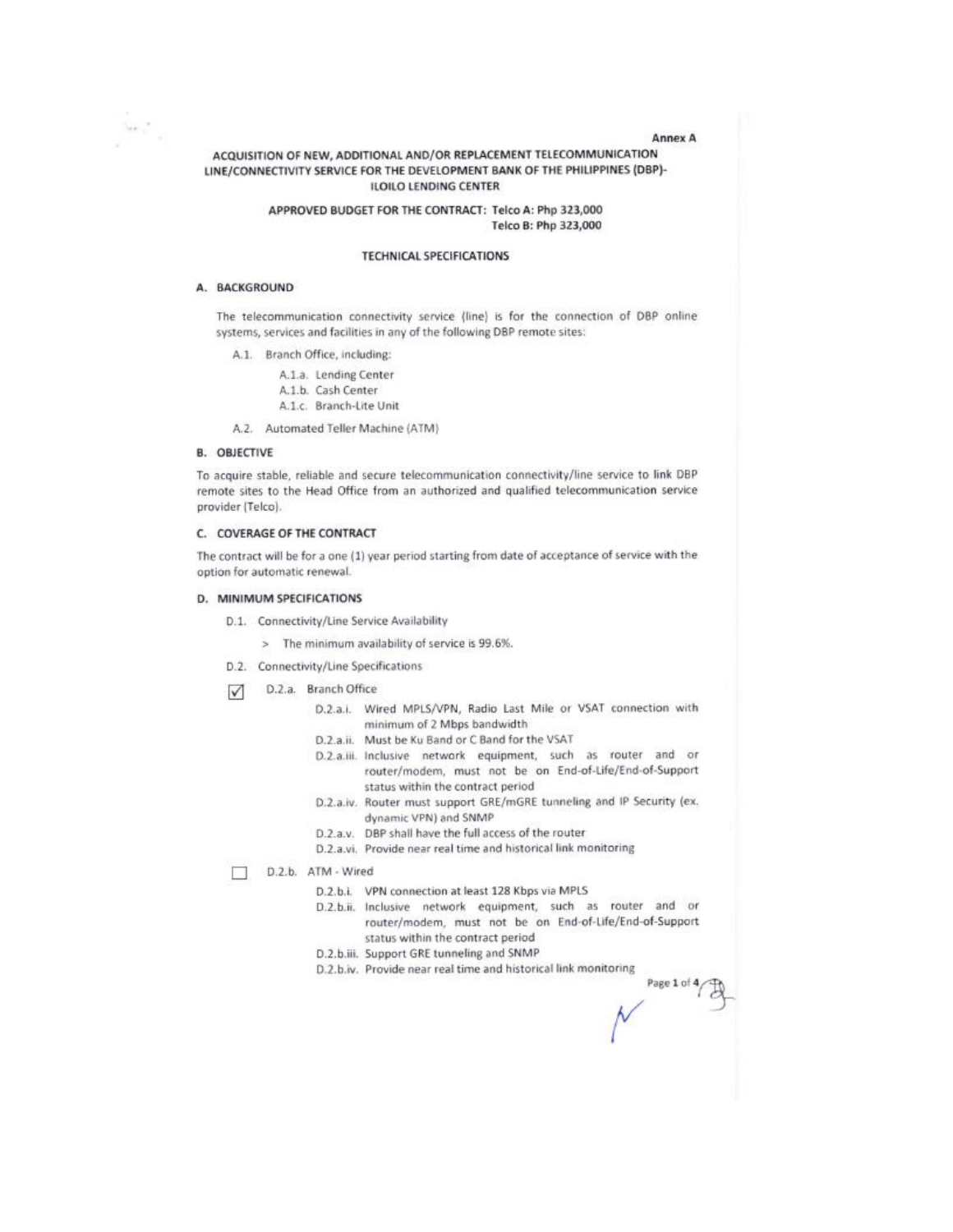### $\Box$  D.2.c. ATM - Wireless

- D.2.c.i. Provide data transmission function by public GPRS/ GSM network or higher
- D.2.a.vii. Inclusive network equipment, such as router and or router/modem, must not be on End-of-Life/End-of-Support status within the contract period
- D.2.c.ii. Support GRE Tunneling and SNMP
- D.2.c.iii. Provide GUI access for local and remote management
- D.2.c.iv. Operate at -30~+75°C temperature
- D.2.c.v. Has LED status indication
- D.2.c.vi. Support RJ45 console port
- D.2.c.vii. Include: 1 power cord, 2 antennas, 1 console cable, 1 set documentation
- D.2.c.viii. Provide near real time and historical link monitoring.
- D.2.c.ix. Meet the average latency requirement of not greater than 200ms measured using the Ping utility or any similar mobile applications
- D.2.c.x. Meet signal requirement of not less than 2 bars measured using mobile or similar devices capable of said measurement
- D.2.c.xi. DBP shall have full access to the Modem/Router
- D.3. Support Services and Incident Management
	- D.3.a. The Telco shall provide 24 x 7 onsite, telephone and email support. For every service unavailability/downtime reported, the response time shall be within thirty (30) minutes.
	- D.3.b. Upon the occurrence of service unavailability/downtime, the Telco shall:
		- D.3.b.i. Conduct problem isolation/resolution and link restoration activities
		- D.3.b.ii. Notification via electronic mail (E-mail) and telephone within one (1) hour of the occurrence
		- D.3.b.iii. Minimum of twice a day status report to DBP via E-Mail
		- D.3.b.iv. Estimated time of arrival (ETA) if onsite activities required
		- D.3.b.v. Estimated time of resolution (ETR)
		- D.3.b.vi. Root cause
		- D.3.b.vii. Comply with DBP policies on security and confidentiality during support services.
	- D.3.c. The Telco shall submit an incident report stating the reason/s for the outage and detailing the steps undertaken to resolve a particular problem upon DBP's request.
- D.4. Service Performance Review
	- > The Telco shall conduct a performance review session at least once every quarter of a year

#### E. TELECOMMUNICATION CONNECTIVITY/LINE REQUIREMENT CLASSIFICATION

The primary objective of the following provisions is to have multiple Telcos per site, providing service redundancy, high availability and avoiding single point of failure.

E.1. New Telecommunication Line Requirement

E.1.a. Covered Sites

age 2 of 4(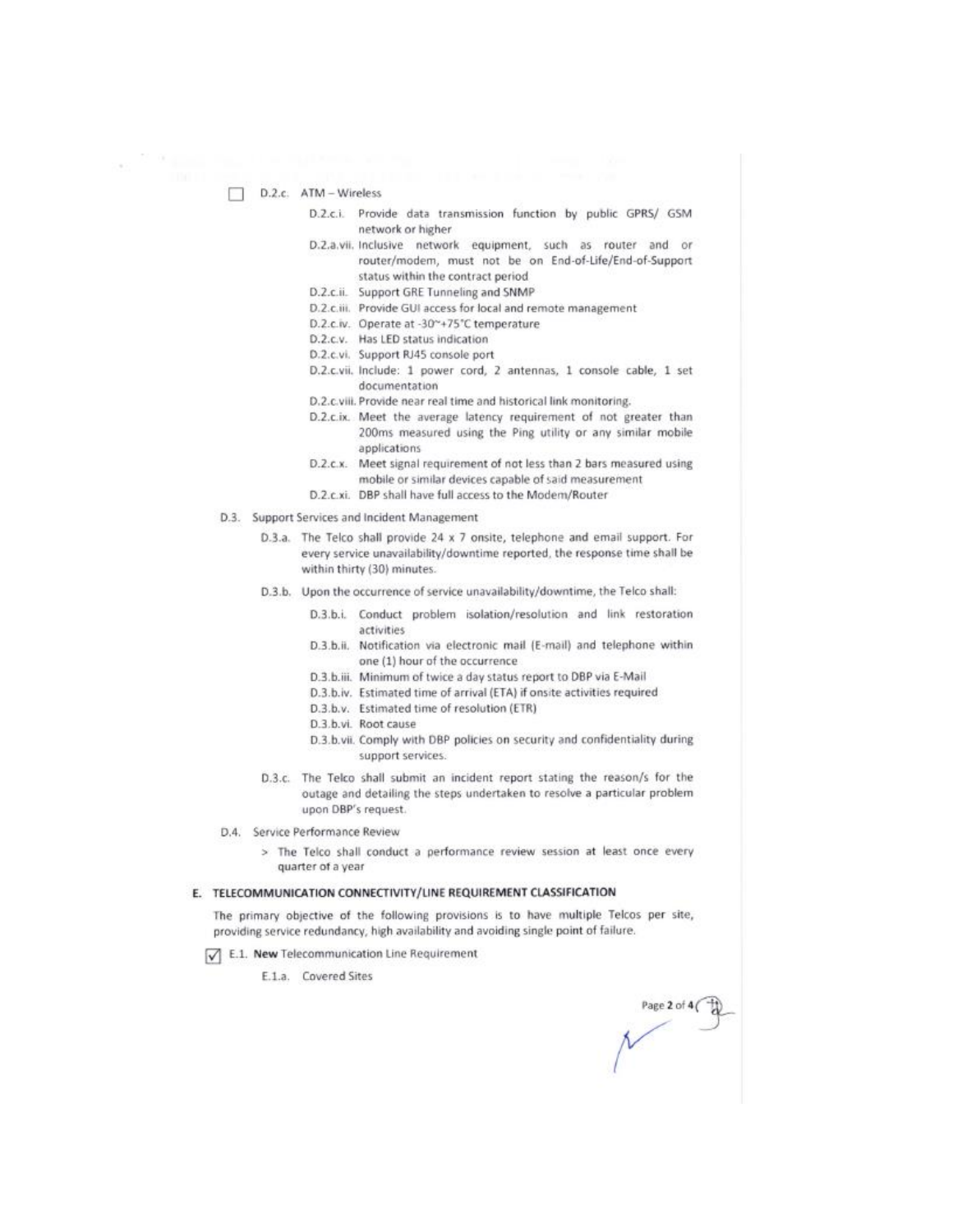#### > New remotes sites

## E.1.b. Telco Selection Criteria

- > Telecommunication Line for Branch Office
	- E.1.b.i. Two (2) different Telcos (Telco A and Telco B) shall be selected
	- E.1.b.ii. Telco A is the lowest (winning) provider
	- E.1.b.iii. Telco B is the second lowest provider
- Telecommunication Line for Additional ATM Facility of a Branch s. Office
	- E.1.b.iv. The Telco must be different from the one which has the majority or most of the telecommunication connectivity services provided for the ATM/s of that Branch Office
- E.2. Additional Telecommunication Line Requirement m
	- E.2.a. Covered Sites
		- > For existing sites with existing telecommunication line/s
	- E.2.b. Telco Exception
		- > The Telco/s of the existing line/s servicing the site shall not be invited and will not be allowed to participate
	- E.3. Replacement Telecommunication Line Requirement
		- E.3.a. Covered Sites
			- > For existing sites with existing telecommunication line/s
		- E.3.b. Telco Exception
			- E.3.b.i. For Telco Redundancy Replacement
				- > The Telco of the existing line/s servicing the site including the one to be replaced shall not be invited and will not be allowed to participate
			- E.3.b.ii. Replacement for the Purpose of Telecommunication Line Capacity (Bandwidth) Upgrade
				- > The Telco of the other existing line/s servicing the site (i.e., other than the one to be replaced) shall not be invited and will not be allowed to participate
			- E.3.b.iii. For Wireless to Wired Facility Replacement
				- > The Telco of the other existing line/s servicing the site (i.e., other than the one to be replaced) shall not be invited and will not be allowed to participate

#### F. DISCONTINUANCE OF SERVICE

DBP can opt to discontinue the service within the contract period without pre-termination fee/s, if the Telco provider fails to meet the required minimum availability of service, specified in item D.1, for three (3) consecutive months (3-strike rule)

#### G. PAYMENT

The payment shall be in a monthly basis every after the service acceptance.

Page 3 of 4